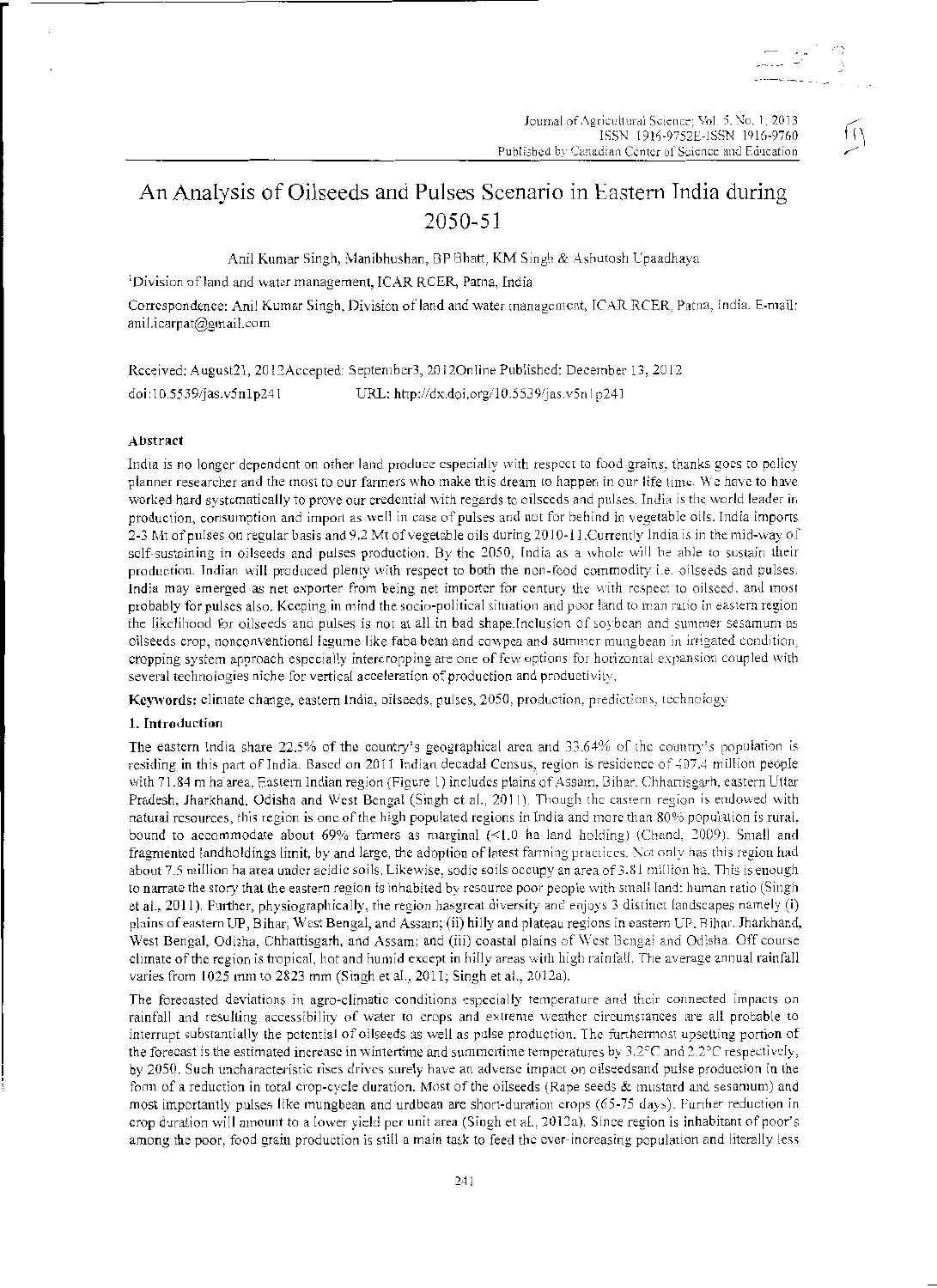area has been left for production of both non-food crop and very little scope exists for its horizontal expansion, prominent to vertical expansion with improved technology. However inclusion of summer pulse/legumes particularly short duration mungbean and promotion of summer oilseed like sesamum under irrigated condition. Sunflower and soybean also present better option in due course of time due it thermo and photosensitivity as compare to other crop. Summer groundnut is also having good potential waiting to explore its possibilities in this region (Chand & Singh, 2012). Inclusion of oilseeds and pulses in cropping system as intercrop particularly crop with wide space like sorghum, maize sugarcane etc. will certainly instruments stability in respect to oilseeds and especially pulses production and will bound to prosperity in this region.

For a health person daily fat requirement of 29 g per day (10.585 kg per person per year) is adequate to meet the physiological needs. It is desirable to intake less than 30 per cent of the total calorie from fats (Narasingalkao, 2010). Excessive intake of fats, especially saturated fats, adversely affects the lipid profile and increases the risk of cardiovascular diseases. Fat is an indispensable constituent of the nutrition, which offers energy and essential fatty acids to meet the body's metabolic necessities and enables the absorption of fat-soluble vitamins. Pulses are the basic ingredient in the diets of a vast majority of the Indian population, as they provide a perfect mix of vegetarian protein component of high biological value when supplemented with cereals. Pulses are not only important sources of proteins but also offer vitamins and minerals, popularly known as "Poor man's meat" and "rich men vegetable". For an active normal body pulses requirement is about 40 g per day or 14.6 kg per person per year (NarasingaRao, 2010). Data presented in table 1 clearly indicated that availability and intake of vegetable oils increased year on years which was 3.0 kg per person per year during 1950-51 and increased to 14.6 kg during 2010-11. Pulses availability decrease with the period of time, which was 60.5 g/day during 1950-51 and 31.6 g during 2010-11 (GoI, 2012).

|  | Table 1.Per capita consumption of vegetable oil and pulses |  |  |
|--|------------------------------------------------------------|--|--|
|  |                                                            |  |  |

|         | Vegetable Oil    |      | Pulses  |       |  |
|---------|------------------|------|---------|-------|--|
| Year    | g/day<br>kg/year |      | kg/year | g/day |  |
| 1950-51 | 3.0              | 8.2  | 22.I    | 60.5  |  |
| 1960-61 | 4.O              | 11.0 | 25.2    | 69.0  |  |
| 1970-71 | 45               | 123  | 18.9    | 51.9  |  |
| 1980-81 | 5.0              | 13.7 | 11.3    | 30.9  |  |
| 1990-91 | 6.5              | 17.8 | 15.2    | 41.6  |  |
| 2000-01 | 9.5              | 26.0 | 11.6    | 31.8  |  |
| 2010-11 | 14.6             | 40.0 | 11.5    | 31.6  |  |

Sources: Economic Survey 2011-12 and www.Indiastat.com/Ministry of Agriculture, Govt. of India.

## 2. Materials and Methods

Procedure adopted to estimate population and their annual requirements with respect to oilseeds (vegetable oil) and pulses, why 2050-51 has been taken in to account for projections of both the non-cereals non-food items. We have taken in to account the data for the year 2010-11. Growth of each indices viz., area production and productivity has been worked out on yearly basis based on data available from 1950-51 to 2010-11. Expansion in the area is not taken as usual due to constrains, population pressure utilized for other commodity. Productivity has been taken in to account due to technological breakthrough and adoption of modern techniques and good agronomic practices. An effort has been made to obtain correct data so Government agency data has been taken in to account for area production, productivity as well as procurement of both the commodity.

## 2.1 Procedure to Estimate Projections for Eastern India

As per Indian Council of Agricultural Research, New Delhi, classification, Eastern Region of India, confined to seven states (Figure 1) which includes, all the district of Assam, Bihar, Chhattisgarh, Jharkhand, Odisha and West Bengal, and 27 eastern districts Uttar Pradesh, located in mid high rainfall zone of India (Singh et al., 2011). To estimate and to project, about the castern region above geographical area was taken in to account. Population for the year 2010-11 was taken from the Census 2011 report for region and India as well, and based on that extrapolation for 2050 has been systematically carried out (Chand & Singh, 2012). Projected population for 2050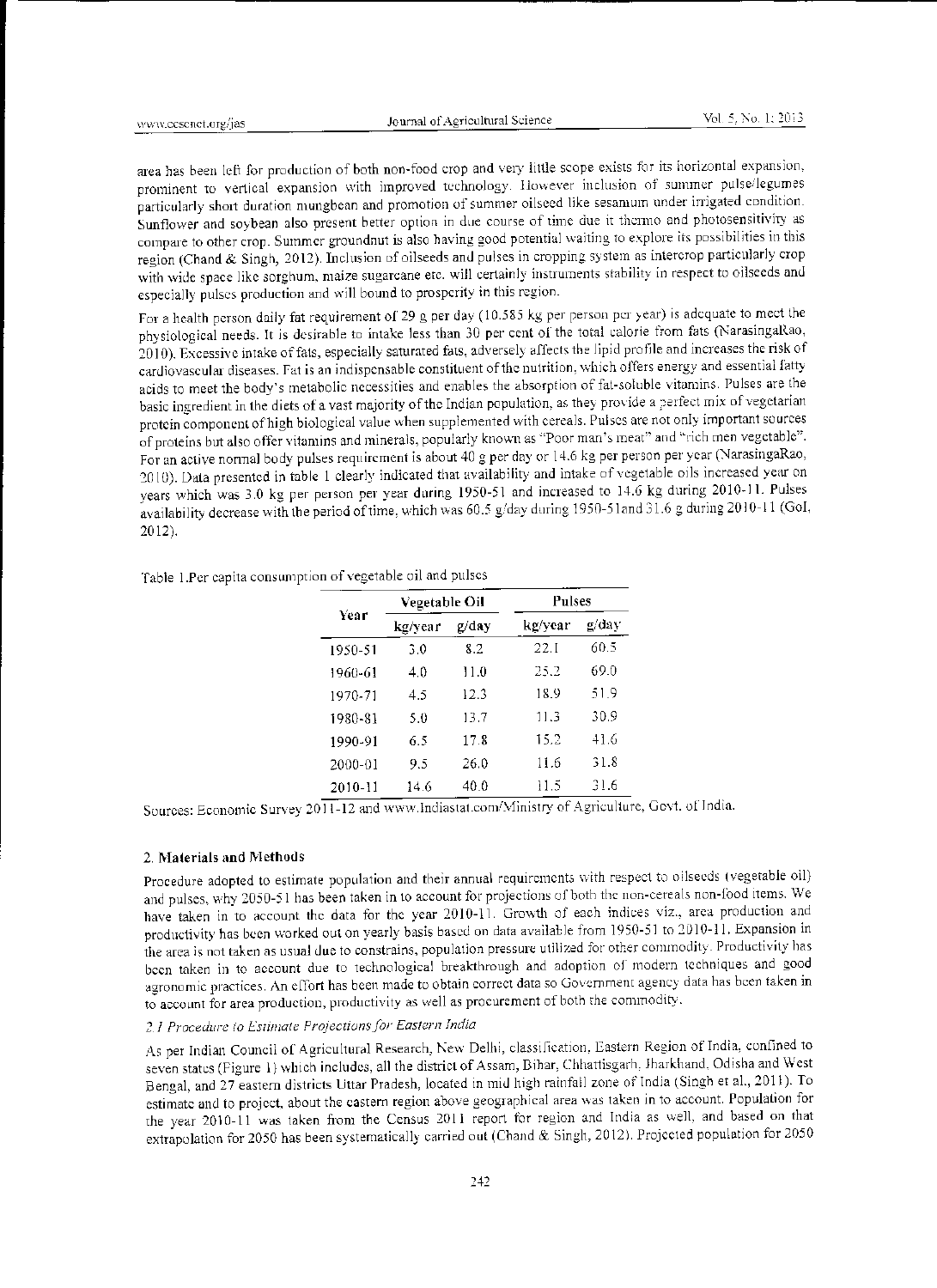is now availableglobally, nationwide to district wise. Projected area expansion is based on land use pattern of the region and possibility and opportunity of uncultivated/waste/degraded land to bring out under cultivation in due course of time in a stipulated manner. Vegetable oils and pulses requirement for and adult are based recommended by NarasingaRao (2010) of National Institute of Nutrition, Hyderabad, which are 10.585 kg and 14.60 kg per person for vegetable oils and pulses per year on normative requirement. Corresponding oilseeds required to produce oils is 3.33 times of oils, assuming 33.3 per cent recovery across the oilseed produced in the eastern region (Gol, 2012).



Fig. 1 Geographical spread of Eastern India

#### 2.2 Why the Year2050-51?

As per the approximation of United Nation Organization, towards the year 2050, the world population is projected to stabilize at around 9.2 billion and Indian contribution to this effect is around 1.68 billion. According to another study conducted by US banking group Citi, Indian populationwill be stabilized sometime after 2035, and will reaches a plateau of just over 1.68 billion and starts ageing (Chand & Singh, 2012). Moreover, fertility rates of city and rural Indian females will decline from presently 2.6 to 1.7, which is when a country's birth and death rates make even. As a consequences of this India will never surpass it population to 1.7 billion benchmarks. Further, during 2050, Indian will be super economy in terms of purchasing power parity (PPP), with S85.97 trillion leaving China, in second place (S 80.02 trillion) and the US S (39.07 trillion). These two points were taken in to account to project the scenario for the year 2050.

#### 2.3 Current Scenario (Based on 2010-11)

Both commodities are hard foreign cash consuming to fulfil the Indian nutritional requirements. Since republic (1950) productivity of pulses and oilseeds has been increased by 0.56 and 1.41 times respectively. The compound rate of oilseed and pulses has been presented in table 2. Oilseeds outperformed as compared to pulses in all the growth indices since 1950-51, leading to India as a largest producer, importer and consumer of pulses. (Chand & Singh, 2012; GoI, 2012). Though vegetable oils are not lagging behind, it's only attributed by change in dict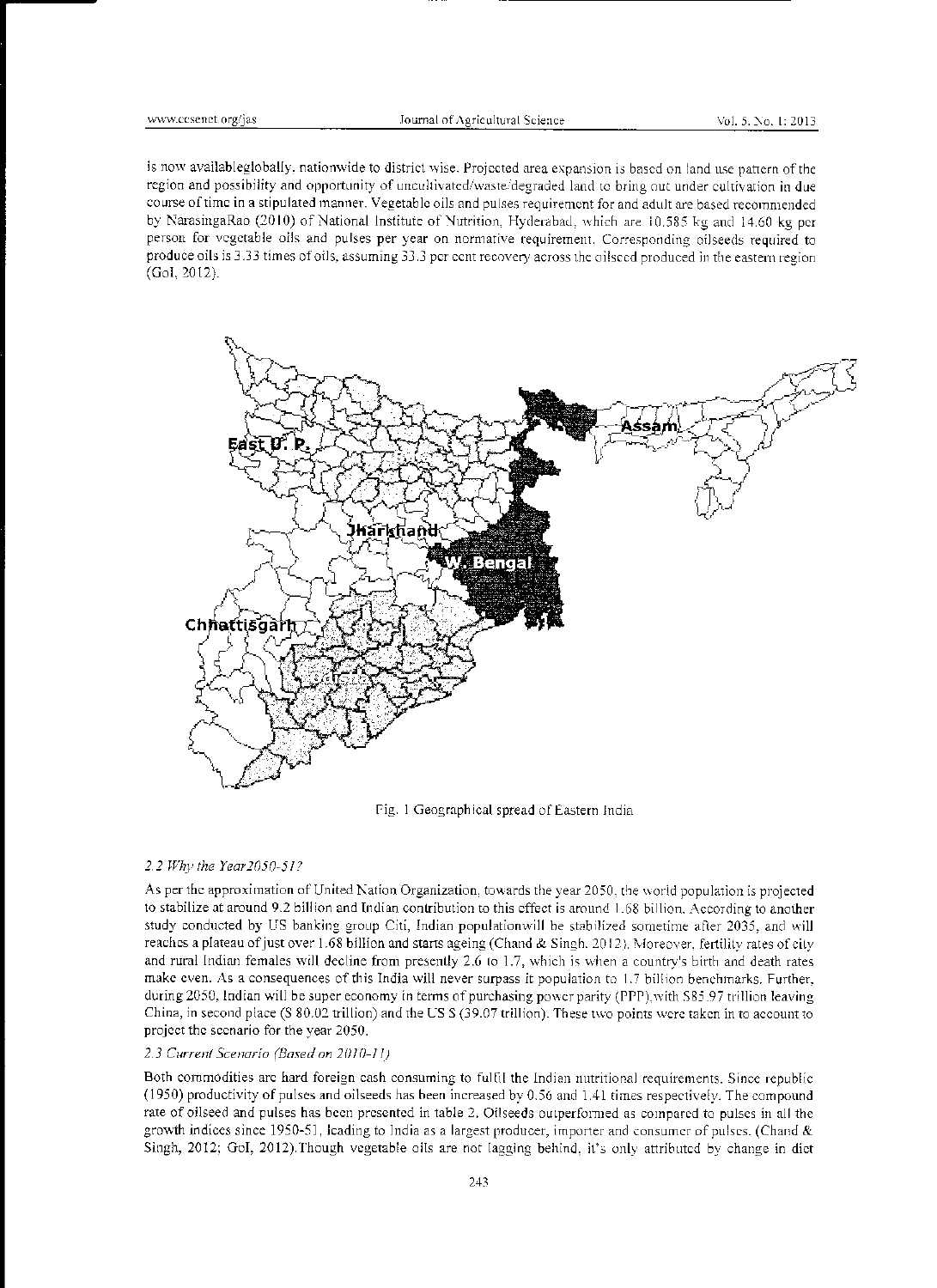patterns of Indian across the section. Courtesy to both the non-food commodity, India imports 2.5-3.5 Mt pulses every year on regular basis, whereas import bill for vegetable oils zoom to about 9.2 Mt of vegetable oils during 2010-11 (Reddy, 2009; Hegde, 2012). Eastern region is one of the most deficit regions in the production of vegetable oil and pulses as compared to western, southern and uorthern region in this regard, obviously due over dominated by rice-wheat cropping system to provide food grains, very essential required carbohydrate (Singh et al., 2011).

Table 2. Compound growth rate achieved in pulses and oilseeds production in India during the period 1950-2011

| Particular                            | Oilseeds | Pulses |
|---------------------------------------|----------|--------|
| Productivity during 1950 (kg/ha)      | 481      | 441    |
| Productivity during 2011 (kg/ha)      | 1159     | 689    |
| Growth $(\%)$                         | 1.41     | 0.56   |
| Overall compound growth rate $(\% )$  | 1.455    | 1.011  |
| Compound growth rate (%) Area         | 1.57     | 0.52   |
| Compound growth rate (%) Production   | 3.0      | 1.27   |
| Compound growth rate (%) Productivity | 1.42     | 0.73   |

Source: Department of Agriculture and Cooperation, Ministry of Agriculture, Govt. of India

## 3. Results and Discussions

Based on the calculation/estimation projection has been worked out for oilseeds and pulses for the eastern India and were compared with All Indian level for total as union of India. First of all projections for oilseeds were discussed and followed by pulses.

## 3.1 Oilseeds

The present scenario (2010-11) with regards to oilseed a major non-food commodity are presented in table 3 and 4, clearly indicate about the present grim situation, especially with reference to eastern region and India as a wholeas well (Chand & Singh, 2012;GoI, 2012). This region produced very less what the region consumed, and is major shareholder of Indian produce and import. The region is endowed with dense population and full of potential to improve its productivity in both the commodity, which will gradually realize its potential in due course of time as discussed in this article at appropriate place. For the sake of continence we will discuss first oil seeds and later on pulses (Hegde, 2012).

| Year         | Area (Mha) | Production (Mt) | Productivity (Kg/ha) |  |
|--------------|------------|-----------------|----------------------|--|
| 1950-51      | 10.73      | 5.16            | 481                  |  |
| 1960-61      | 13.77      | 6.98            | 507                  |  |
| 1970-71      | 16.64      | 9.63            | 579                  |  |
| 1980-81      | 17.60      | 9.37            | 532                  |  |
| 1990-91      | 25.89      | 18.60           | 719                  |  |
| 2000-01      | 22.77      | 18.44           | 810                  |  |
| $2010 - 11*$ | 26.82      | 31.10           | 1159                 |  |

Table 3. All-India area, production and productivity of nine oilseeds

\* Fourth Advance Estimates

Source: Department of Agriculture and Cooperation, Ministry of Agriculture, Govt. of India

Decadal interval data has been presented in table 3 with respect to nine oilseeds crop provides glimpses of success story of pulses production since 1950-51. All the three success indicator viz., area production and productivity were registers incremental growth with the time at all India levels, though some disturbances were also seen in all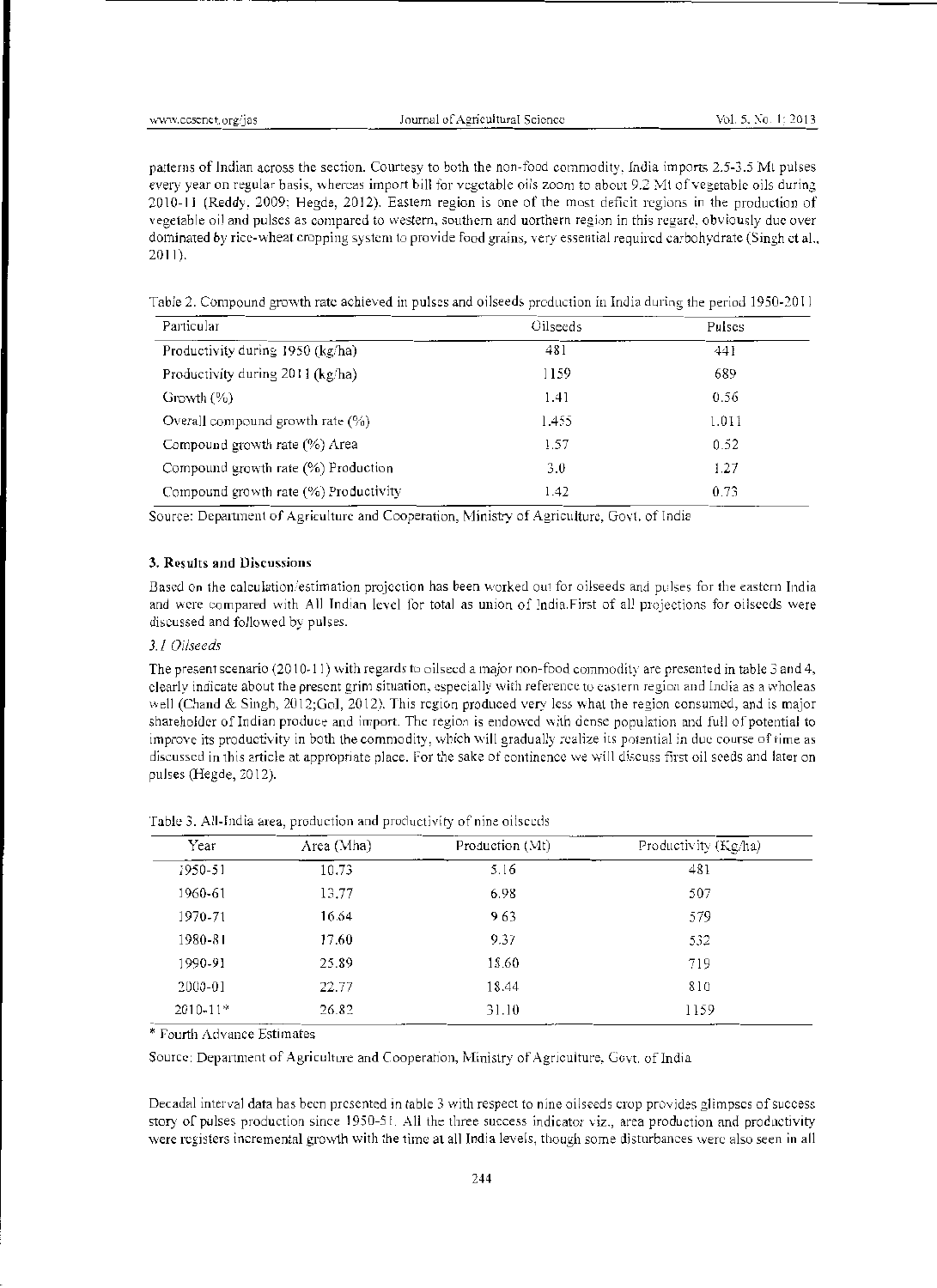the growth indicators. Maximum area  $(26.82 \text{ Mha})$  under oilseed was recorded during  $2010-11$  only (GoI, 2012). We are self-sufficient if considered ideal dietary requirements. Bad food habit force government to import edible vegetable oils. This glowing depiction is for India as whole. During 2010-11, at eastern region level area production, productivity, requirements and need for import from other states were presented in table 4. The calculation is based on standard vegetable oils requirements i.e. 10.585 kg per person/year which is equivalent to 35.25 kg oilseeds, assuming 33 per cent oil recovery in general (NarasingaRao, 2010). During the financial year 2010-11, region produced 1.67 Mt oilseeds from 2.03 Mha with productivity of 823.9 kg/ha well below the National average (1159 kg/ha) leading to purchase/ import 12.69 Mt. India imported only 10.32Mt, means total import plus 3.12 Mt internal supply were arranged for this region only. The Indian import is solely blame to this region only as presented in table 4 (GoI, 2012). Eastern region performances in oil seeds production is liability for Indian vegetable oils sector perforamance (Hegde, 2009).

|                    |                |            | Production (Mt) | Productivity (kg/h2) | Requirement (Mt) | Import |  |
|--------------------|----------------|------------|-----------------|----------------------|------------------|--------|--|
| <b>States</b>      | Population (M) | Area (Mha) |                 |                      |                  | (Mt)   |  |
| Assam              | 31.1           | 0.28       | 0.14            | 300.                 | Ωś               | 0.96   |  |
| Bihar              | 103.8          | 0.14       | 0,14            | 1000                 | 3.66             | 3.52   |  |
| Chhattisgarh       | 25.5           | 0.1        | 0.08            | 800                  | 0.9              | 0,82   |  |
| East Uttar Pradesh | 80.9           | 0.58       | 0.41            | 706.9                | 2.85             | 2.44   |  |
| Jharkhand          | 32.9           | 0.007      | 0.0054          | 771.4                | 1.16             | 1.15   |  |
| Odisha             | 41.9           | 0.29       | 0.17            | 586.2                | 1.48             | 5.31   |  |
| West Bengal        | 91.3           | 0.63       | 0.73            | 1158.7               | 3.22             | 2.49   |  |
| Eastern India      | 407.4          | 2.03       | 1.67            | 823.9                | 14.36            | 12.69  |  |
| All India          | 1175           | 26.82      | 31.1            | 1159                 | 41.42            | 10.32  |  |

Table 4. Oilseeds area, production, productivity and import status in eastern India during 2010-11

Source: Department of Agriculture and Cooperation, Ministry of Agriculture, Govt. of India

#### 3.2 Decadal Growth Expected in Oil Seeds (2010-11 to 2050-51)

Expected in scenario of decadal growth in oilseeds sector were presented in table 5. In this table data were given only for productivity, obviously because of not much scope of horizontal development (increase in area) is exist especially for this region i.e. eastern India. Since, only vertical growth has to be happened due to technological breakthrough only productivity scenario has been forecasted for individual states as well as eastern India as whole (GoI, 2012; Singh et al., 2012; Hegde, 2012). During 2050-51, Bihar will be the leader productivity term  $(1708.8 \text{kg/ha})$ . Assam will be the laggard one with less than a ton productivity  $(854.4 \text{kg/ha})$ .

#### Table. 5 Projected decadal growth in oil seeds productivity (kg/ha) in eastern India

|                    | Oil seeds productivity (kg/ha) |             |         |             |         |  |  |
|--------------------|--------------------------------|-------------|---------|-------------|---------|--|--|
| Years              | 2010-11                        | $2020 - 21$ | 2030-31 | $2040 - 41$ | 2050-51 |  |  |
| Assam              | 500.0                          | 559.7       | 653.6   | 752.6       | 854.4   |  |  |
| Bihar              | 1000.0                         | 1119.4      | 1307.2  | 1505.2      | 1708.8  |  |  |
| Chhattisgarh       | 800.0                          | 895.5       | 1045.8  | 1204. t     | 1367.I  |  |  |
| East Uttar Pradesh | 706.9                          | 791.3       | 924.1   | 1064.0      | 1208.0  |  |  |
| Jharkhand          | 771.4                          | 863.5       | 1008.4  | 1161.1      | 1318.2  |  |  |
| Odisha             | 586.2                          | 656.2       | 766.3   | 882.3       | 1001.7  |  |  |
| West Bengal        | 1158.7                         | 1166.7      | 1177.7  | 1187.7      | 1196.7  |  |  |
| Eastern India      | 823.9                          | 925.2       | 1065.3  | 1080.5      | 1412.4  |  |  |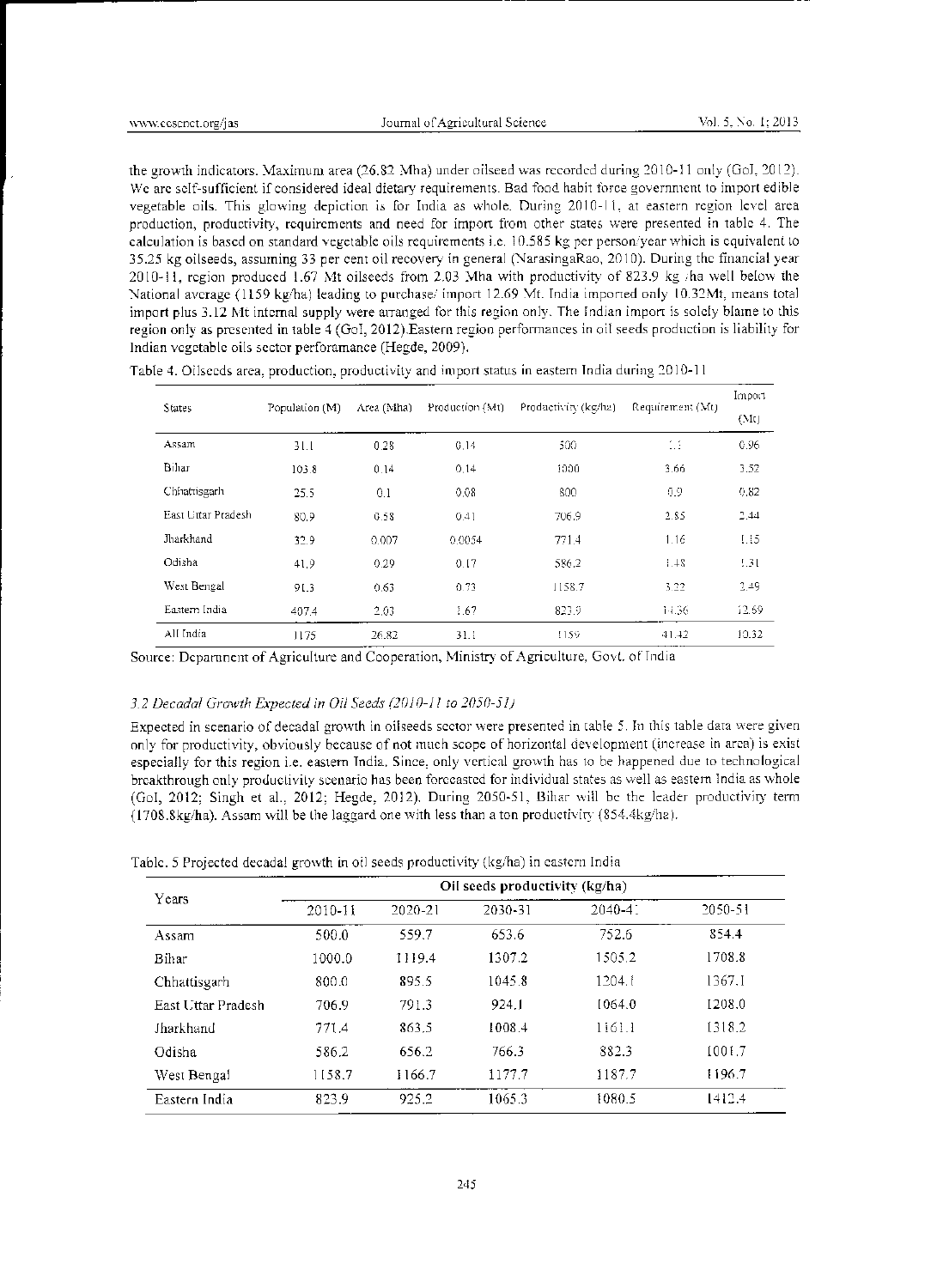#### *3 3 Oilseeds Scenario during 205()-51*

The most likely scenario of oilseed during 2050-51 with reference to eastern region were presented in table 5 and 6 and is compared with the National context during 2050-51, castern region will be the habitant of 596.18 Million heads. Production of oilseed could be boosted with triple approach with improving productivity from currently (823.9) to 1412.4 (kg/ha) during 2050. This can be easily achieved in stipulated course of time with systematic approach and technological advancement. Secondly very limited scope is available for horizontal expansion only 0.423 Mha is possible whereas atnational level scope is much wider to the extent possible of 6.68 Mha (Chand, 2009; Chand & Singh, 2012). There is very good scope of utilization of supplementary sources of vegetable oils. 'Nonconventional sources of vegetable oils like *Jatropha*, mango kernel, *neem, karanj, mahua, kusum*, could be further stepped up, given their tremendous potential. Interestingly oil seeds production touchdown to record production  $(2.12 \text{ }\mathrm{Mt})$  (Hegde, 2009; Hegde, 2012). Though the deficit (18.9 Mt) will increase with decreasing rate is very encouraging sign. Further Area production and productivity of both the crop commodity, sustainability a long cherished dream will be realized at all India level as this is region is engaged for sustainable food grain productionepically cereals that to be rice and wheat. Most importantly, at all India level forecast for oilseed sector are very encouraging. Moreover this region striving hard to sustain their oilseeds requirement but as a nation we will we self-reline country from net importer to net exporter as our estimated production touchdown all time high (66.35 Mt) as against our requirements (59.40 Mt) with surplus out production of 6.95 Mt.

| Table 6. Projected oilseeds area, production, productivity and import scenario in eastern India during 2050-5. |  |  |
|----------------------------------------------------------------------------------------------------------------|--|--|
|                                                                                                                |  |  |

| <b>States</b>            | Population $(M)$ | Additional<br>Area<br>(Mha) | Total<br>Агса<br>(Mha) | Production<br>(Mt) | Productivity<br>(kg/ha) | Requirement<br>(Mt) | Import<br>(Mt)    |
|--------------------------|------------------|-----------------------------|------------------------|--------------------|-------------------------|---------------------|-------------------|
| Assam                    | 43.26            | 0.06                        | 0.34                   | 0.29               | 854.4                   | 1.52                | $\overline{1.23}$ |
| Bihar                    | 144.39           | 0.03                        | 0.17                   | 0.29               | 1708.8                  | 5.09                | 4.8               |
| Chhattisgarh             | 35.47            | 0.02                        | 0.12                   | 0.16               | 1367.1                  | 1.25                | 1.09              |
| Uttar<br>East<br>Pradesh | 142.02.          | 0.12                        | 0.70                   | 0.85               | 1208.0                  | 5.01                | 4.16              |
| Jharkhand                | 45.76            | 0.003                       | 0.01                   | 0.01               | 1318.2                  | 1.61                | 1.60              |
| Odisha                   | 58.28            | 0.06                        | 0.35                   | 0.35               | 1001.7                  | 2.05                | 1.70              |
| West Bengal              | 127.00           | 0.13                        | 0.76                   | 0.91               | 1196.7                  | 4.48                | 3.57              |
| Eastern India            | 596.18           | 0.423                       | 2.45                   | 2.12               | 1412.4                  | 21.02               | 18.90             |
| All India                | 1685.21          | 6.68                        | 33.5                   | 66.35              | 1980.5                  | 59.40               | 6.95              |

Compound area expansion  $@0.5\%$  per year

#### *3.4 Pulses*

Time series data at all India is presented in table 6 showing decadal growth dynamics in respect to pulses, since 1950-51, also provides glimpses of success story of pulses production (Reddy 2004: Gol, 2012). Area production and productivity were registers incremental growth with the time at all India levels, though fluctuations were noticed in case of all the parameters. At All Indian levels remarkable, 30 per cent. growth in area under pulses  $(23.50 \text{ Mha})$  was notice during 2010-11.

Table 7. All-India area, production and productivity of pulses

|             | $\sim$ $\sim$ |                 | Productivity $(Kg/ha)$ |
|-------------|---------------|-----------------|------------------------|
| Year        | Area (Mha)    | Production (Mt) |                        |
| 1950-51     | 19.09         | 8.41            | 441                    |
| 1960-61     | 23.56         | 12.70           | 539                    |
| 1970-71     | 22.02         | 11.69           | 531                    |
| 1980-81     | 22.46         | 10.63           | 473                    |
| 1990-91     | 24.66         | 14.26           | 578                    |
| 2000-01     | 20.35         | 11.08           | 544                    |
| $2010 - 11$ | 23.50         | 14.60           | 689                    |
|             |               |                 |                        |

Source: Department of Agriculture and Cooperation, Ministry of Agriculture, Govt. of India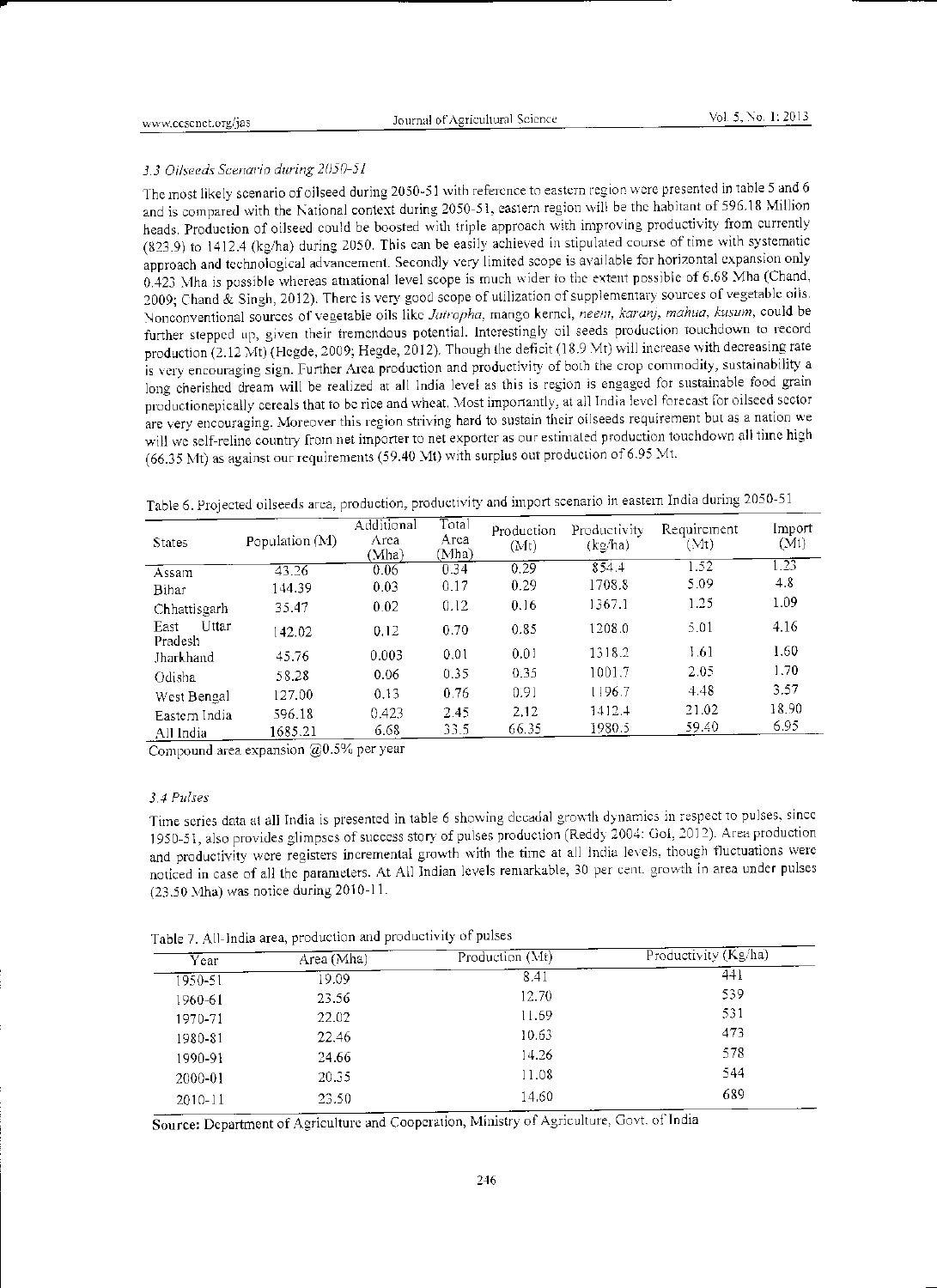During 2010-11, eastern region required 7.04 Mt of pulses but any how manage to produced 2.73 Mt only (Table 8), leaving rest to supply through internal management or through import. The requirement of grain legume/ pulses was calculated 14.6 kg/person/year -  $@12.5\%$ , for seed feed and wastage (Reddy, 2009). It is noticed that except Chhattisgarh none of the states including Eastern Uttar Pradesh failed grossly to fulfil their pulses requirements. It is worth to notice that India had to import 3.73 Mt of pulses during the corresponding financial year where as eastern region it required 3.59 Mt. This clearly indicates the urgency of revisiting the policy and planning should be tailored accordingly.

| <b>States</b>      | Population (M) | Area (Mha) | Production (Mt) | Productivity (kg/ha) | Requirement (Mt) | Import (Mt) |
|--------------------|----------------|------------|-----------------|----------------------|------------------|-------------|
| Assam              | 31.1           | 0.05       | 0.04            | 800                  | 0.49             | 0.45        |
| Bihar              | 103.8          | 0.56       | 0.47            | 839                  | 1.62             | 1.15        |
| Chhaltisgarh       | 25.5           | 0.81       | 0.49            | 605                  | 0.40             | $-0.09$     |
| East Uttar Pradesh | 80.9           | 1.27       |                 | 787                  | 1.26             | 0.26        |
| Jbarkhand          | 32.9           | 0.32       | 0.22            | 688                  | 0.51             | 0.29        |
| Odisha             | 41.9           | 0.87       | 0.4             | 460                  | 0.65             | 0.25        |
| West Bengal        | 91.3           | 0.18       | 0.15            | 833                  | 1.42             | 1.27        |
| Eastern India      | 407.4          | 406        | 2.77            | 681                  | 6.36             | 3.59        |
| All India          | 1175           | 23.50      | 14.60           | 689                  | 18.33            | 3.73        |

|  |  |  |  | Table 8: Pulses, area, production, productivity and import status in eastern India during 2010-11 |  |
|--|--|--|--|---------------------------------------------------------------------------------------------------|--|
|--|--|--|--|---------------------------------------------------------------------------------------------------|--|

Source: Department of Agriculture and Cooperation, Ministry of Agriculture, Goyt. of India

#### 3.5 Decadal Growth Expected in Pulses (2010-11 to 2050-51)

Data presented in table 9, with respect to decadal growth predictable for pulses. Emphasis has been given only for productivity, obviously because of well documented fact that not much scope of is exist to area expansion in this region, leaving all hope to improving productivity mandatory due to better agronomic management and technological advancement (Gol, 2012; Singh et al., 2012; Reddy, 2009). Pulses productivity scenario has been forecasted for individual states as well as eastern India as whole. During 2050-51, Bihar will be the leader productivity term (1461.3 kg/ha). Odisha will be the laggard one with less than a ton productivity (800.5 kg/ha).

|  |  |  | Table 9. Projected decadal growth in pulses productivity (kg/ha) in eastern India |
|--|--|--|-----------------------------------------------------------------------------------|
|  |  |  |                                                                                   |

| Years              | Pulses productivity (kg/ha) |         |         |             |         |  |  |  |
|--------------------|-----------------------------|---------|---------|-------------|---------|--|--|--|
|                    | $2010 - 11$                 | 2020-21 | 2030-31 | $2040 - 41$ | 2050-51 |  |  |  |
| Assam              | 800.0                       | 912.3   | 1055.6  | 1221.5      | 1392.9  |  |  |  |
| Bihar              | 839.3                       | 957.1   | 1107.5  | 1281.5      | 1461.3  |  |  |  |
| Chhattisgarh       | 604.9                       | 689.8   | 798.2   | 923.6       | 1053.3  |  |  |  |
| East Uttar Pradesh | 787.4                       | 897.9   | 1039.0  | 1202.2      | 1371.0  |  |  |  |
| Jharkhand          | 687.5                       | 784.0   | 907.2   | 1049.7      | 1197.0  |  |  |  |
| Odisha             | 459.8                       | 524.3   | 606.7   | 702.0       | 800.5   |  |  |  |
| West Bengal        | 833.3                       | 950.3   | 1099.6  | 1272.4      | 1450.9  |  |  |  |
| Eastern India      | 680.8                       | 787.8   | 911.5   | 1054.7      | 1185.4  |  |  |  |
|                    |                             |         |         |             |         |  |  |  |

#### *J\_(j Pulses Scenario during 2050-51*

The comprehensive possible scenario with reference to pulses and in eastern region in 2050 has been presented in table 9 and 10 is linked with National outline for same period. It was estimated that during 2050, with best possible effort, region will produce 4.84 Mt pulses with deficit of 9.79 Mt (Nadarajan & Gupta, 2010). However,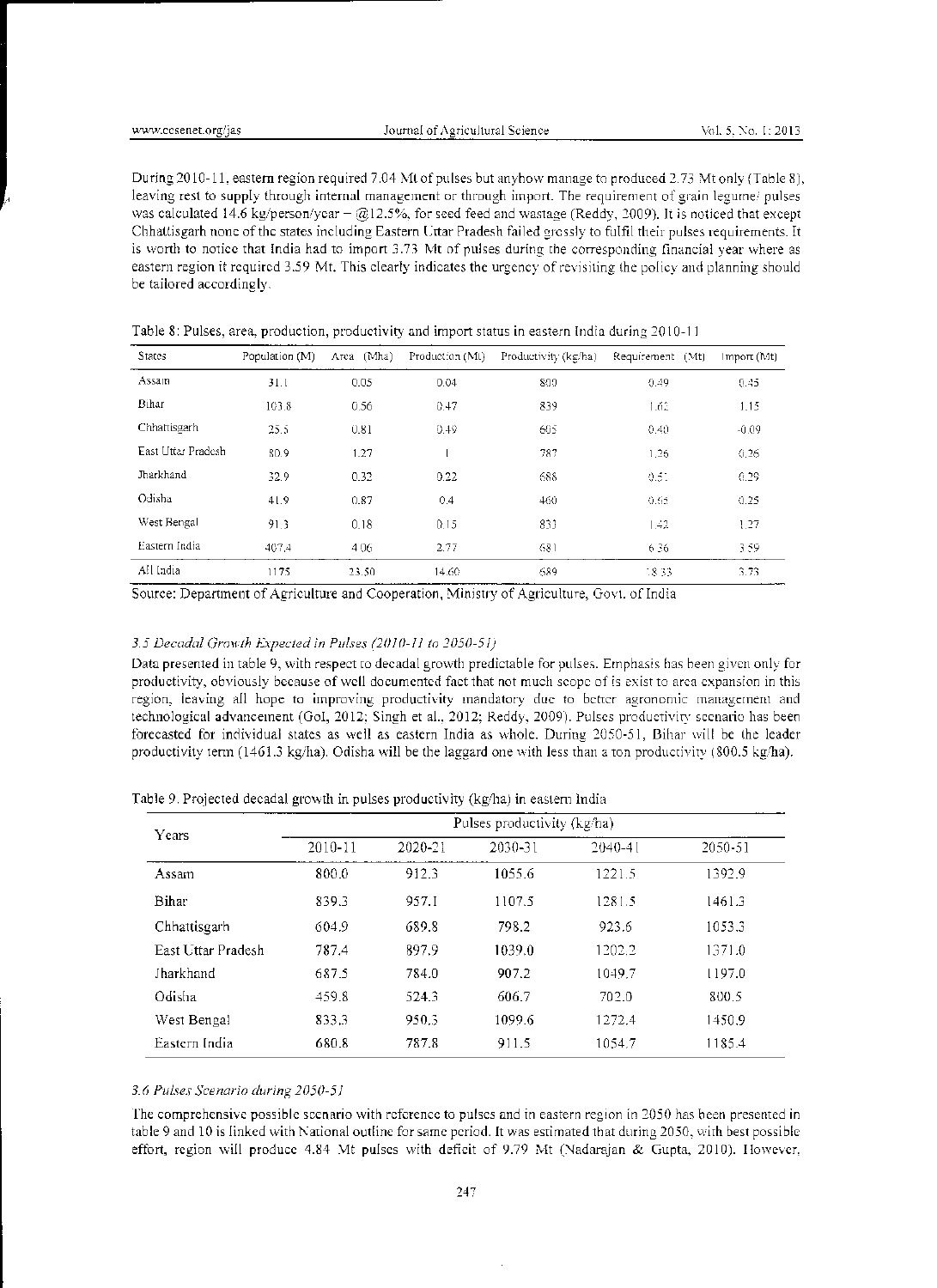productivity of region will increase from present (681 kg/ha) to 1185.4 kg/ha and will surpass the then national average (979.6 Kg/ha). During 2050, India will be importing less (1.62 Mt) what we are importing currently (2.83 Mt) (GoI, 2012). Projections clearly indicate that Bihar will be the leading states among the eastern state in pulses productivity front with (1461.3 kg/ha) during 2050.Odisha may prove sluggish (800.5 kg/ha) among the seven states of this regions. It is but obvious to improve productivity from 689 to 1185 kg/ha through existing and new technologies, institutional support (Joshi, 2009). Introduction and strengthening of minor legumes like faba bean and cowpea and summer mungbean in irrigated parts hold promise to diversify the pulse productions. Apart from scaling up of productivity bringing additional 0.423 M ha area under pulses production. Cropping system manipulation, crop diversification and multiple cropping systems is main feature to support crop diversifications. Intercropping of short-duration pulses one of the potential niche need to fully explore (Reddy, 2009). Minimizing post-harvest losses could save up to 0.15 Mt losses in production, custom-hiring of machines for harvesting and threshing. Infrastructure support for processing and storage are steps needed to be strengthened (Joshi, 2009; Reddy, 2009).

| <b>States</b>            | Population (M) | Additional<br>Area (Mha) | Total<br>Area<br>(Mha) | Production<br>(Mt) | Productivity<br>(kg/ha) | Requirement<br>(Mt) | Import<br>(Mt) |
|--------------------------|----------------|--------------------------|------------------------|--------------------|-------------------------|---------------------|----------------|
| Assam                    | 43.26          | 0.001                    | 0.051                  | 0.07               | 1392.9                  | 0.71                | 0.64           |
| Bihar                    | 144.39         | 0.010                    | 0.570                  | 0.83               | 1461.3                  | 2.37                | I.54           |
| Chhattisgarh             | 35.47          | 0.015                    | 0.825                  | 0.87               | 1053.3                  | 0.58                | $-0.29$        |
| Uttar<br>East<br>Pradesh | 142.02         | 0.023                    | 1.293                  | 1.77               | 1371.0                  | 2.33                | 0.56           |
| Jharkhand                | 45.76          | 0.006                    | 0.326                  | 0.39               | 1197.0                  | 0.75                | 0.36           |
| Odisha                   | 58.28          | 0.016                    | 0.886                  | 0.71               | 800.5                   | 0.96                | 0.25           |
| West Bengal              | 127.00         | 0.003                    | 0.183                  | 0.27               | 1450.9                  | 2.09                | 1.82           |
| Eastern India            | 596.18         | 0.072                    | 4.082                  | 4.84               | 1185.4                  | 9.79                | 4.95           |
| All India                | 1685.21        | 3.00                     | 17.60                  | 26.06              | 979.6                   | 27.68               | 1.62           |

Table 10. Projected pulses area, production, productivity and import scenario in eastern India during 2050

## 3.7 Methodology for Achieving Projected Target for Pulses and Oilseed in 2050

Good agronomic practices (GAP) their different components like upgraded cultivars having potential to perform better under change climate condition, ensuring optimum plant stand through adjustment in spacing and thinning, site specific nutrient management (SSNM), efficient weed management, protective irrigation need-based plant protection, etc. have profound influence on the productivity of different oilseed and pulses. The improved technology packages were also found to be economically attractive. Good agronomic practices (GAP) is key to realized improve production of oilseeds and pulses under changing climate scenario, which is going to be more pronounced during coming days. Since oil seeds and pulses were more prone to biotic pests, sustainable management these also hoid the key to achieved target production (Singh et al., 2012a; Singh et al., 2012b). There is need to adopt the all the component of advocated technology as a unit not to choose few of them at will. whichwere leading to several complication soil health hazards and poor response of technology as compared to demonstrated through FLD etc. (Hegde, 2012; Reddy, 2009). Moreover adoption of numerous modules of technology was low, highlighting the necessity for better diffusion (Hegde, 2009; Joshi, 2009). For efficient and smooth realization of set goal steps as mentioned below may be taken on priority basis (1) Encouraging accelerated adoption of present technology for bridging the yield gap  $(2)$  pulses and oilseed grower are poorcr among the poor farming community hence institutional support is inevitable, which not only boost seed replacement rate but quality production as well (3) there must be provision for life-saving irrigation in pulse and oilseed growing pockets on priority basis(4) Guaranteeing availability of critical inputs viz., seedfertilizer, pesticides (5) gradual mechanization for pulse and oilseeds production (6). Public-private partnership for sustaining chain of producer to consumer and to minimizing post-harvest losses due to better-quality machines for harvesting, threshing and more importantly (7) policy support for value chain for pulse and oilseeds.